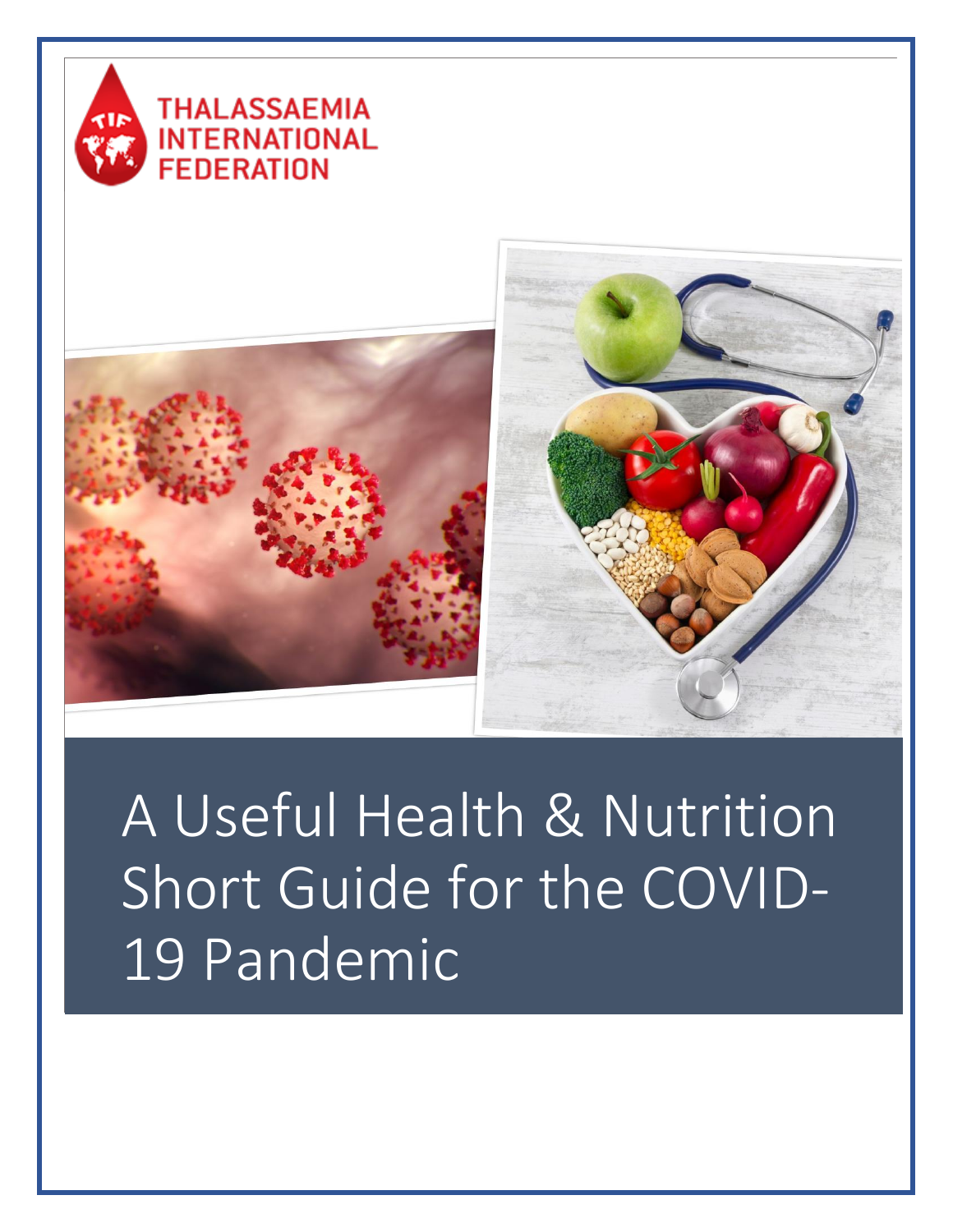# **A Useful Health & Nutrition Short Guide for the COVID-19 / Coronavirus Pandemic**

## Introduction:

The coronavirus presents many uncertainties, and none of us can completely eliminate our risk of getting infected with COVID-19. Nevertheless, one thing we can do is eat as healthily as possible.

In addition to the well-known personal hygiene and preventive measures against the new coronavirus (COVID-19), we can also follow some simple recommendations regarding our nutrition that strengthen our immune system and could better prepare us for an epidemic for in which the virus rapidly spreads to many people within a short period of time.

TIF's Medical Advisor, Dr Anastasios Giakoumis, MD PhD, Haemoglobinopathies Consultant & Internal Medicine Specialist, has compiled on behalf of TIF this short guide with helpful health and nutrition tips that can possibly boost our defenses against viruses.

## What to do:

1. Make sure to be sufficiently hydrated with **2-3 liters of water consumed throughout the day**. If you come to drink water because you are thirsty, this means that you are already dehydrated.

2. Rest regularly and **sleep at least 7-8 hours daily**.

3. **Exercise** but non-exhaustively, e.g. a half-hour walk, 3 days a week.

4. Maintain **a normal body weight** through a balanced diet. Especially these days you should often **consume small and light meals**. Hot soups, such as chicken soup, and hot honey drinks are nutritious and beneficial choices.

5. **Manage stress effectively**, as it weakens your immune system.

6. **Manage chronic illnesses** that are debilitating, such as blood disorders, cardiopulmonary disease and diabetes, as best as possible.

7. **Stop smoking**. The new coronavirus can cause severe respiratory infections to which smokers are more susceptible, due to their respiratory system having already been affected by smoking.